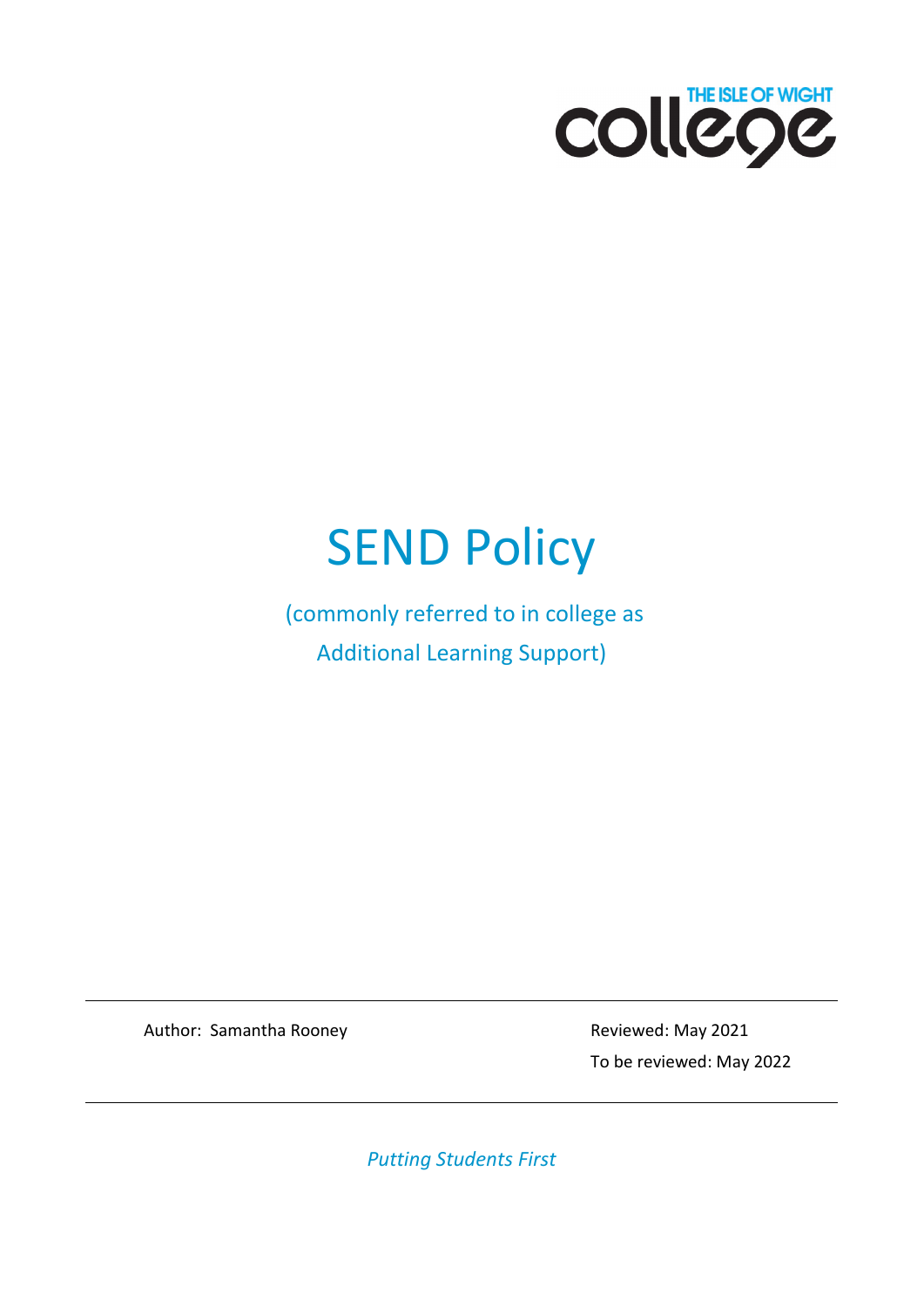## Contents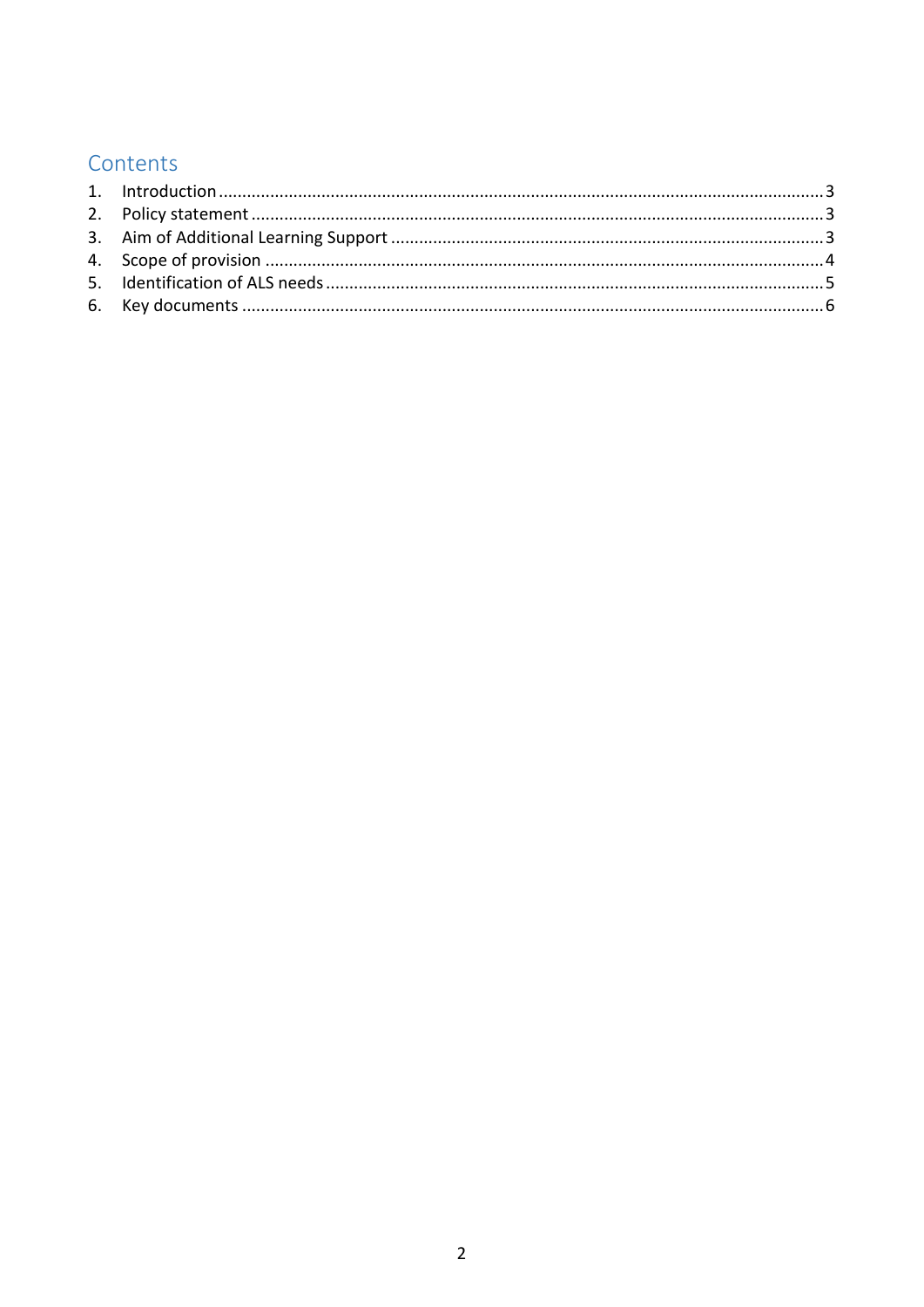#### <span id="page-2-0"></span>1. Introduction

This policy should be read in conjunction with the SEND Procedures document. Additional learning support (ALS) will be provided to suit the needs of the learner and commonly informed by an education, health and care plan (EHCP), or an assessment by college ALS staff and/or information shared by the student or external professionals.

### <span id="page-2-1"></span>2. Policy statement

#### **The college aims to provide for learners with additional support needs:**

- a rich and challenging curriculum, in which learners can achieve their full potential
- the skills needed for their successful life beyond college.

For the purpose of this policy the college uses the definition of SEND as set out in the SEN Code of Practice (updated May 2015) as shown below. In doing so, it must be recognised that the college works with learners of all ages, and hence is broader than the reference to young person as stated below

'*A [young] person has special educational needs if they have a learning difficulty or disability which calls for special educational provision to be made for him or her. A young person has a learning difficulty or disability if he or she:*

- *a) Has significantly greater difficulty in learning than the majority of others of the same age' or*
- *b) Has a difficulty which either prevents or hinders him or her from making use of the education facilities of a kind provided for others of the same age in mainstream schools or mainstream post-16 institutions.'*

Learning difficulties can fall into one or more of the following categories:

- Communication and interaction
- Cognition and learning
- Social, emotional and mental health difficulties
- Sensory and/or physical needs

The Equality Act 2010 defines a disabled person as someone who has: *a long term mental or physical impairment which has a significant impact on the person's ability to carry out normal day to day activities.*

## <span id="page-2-2"></span>3. Aim of Additional Learning Support

The college strives to:

- Ensure the earliest possible identification of additional support needs
- Establish clear systems for identifying and assessing learners who have additional support needs
- Support learners to take control of their own learning and to develop them as independent learners, providing a service that aims to remove barriers to participation and learning and employment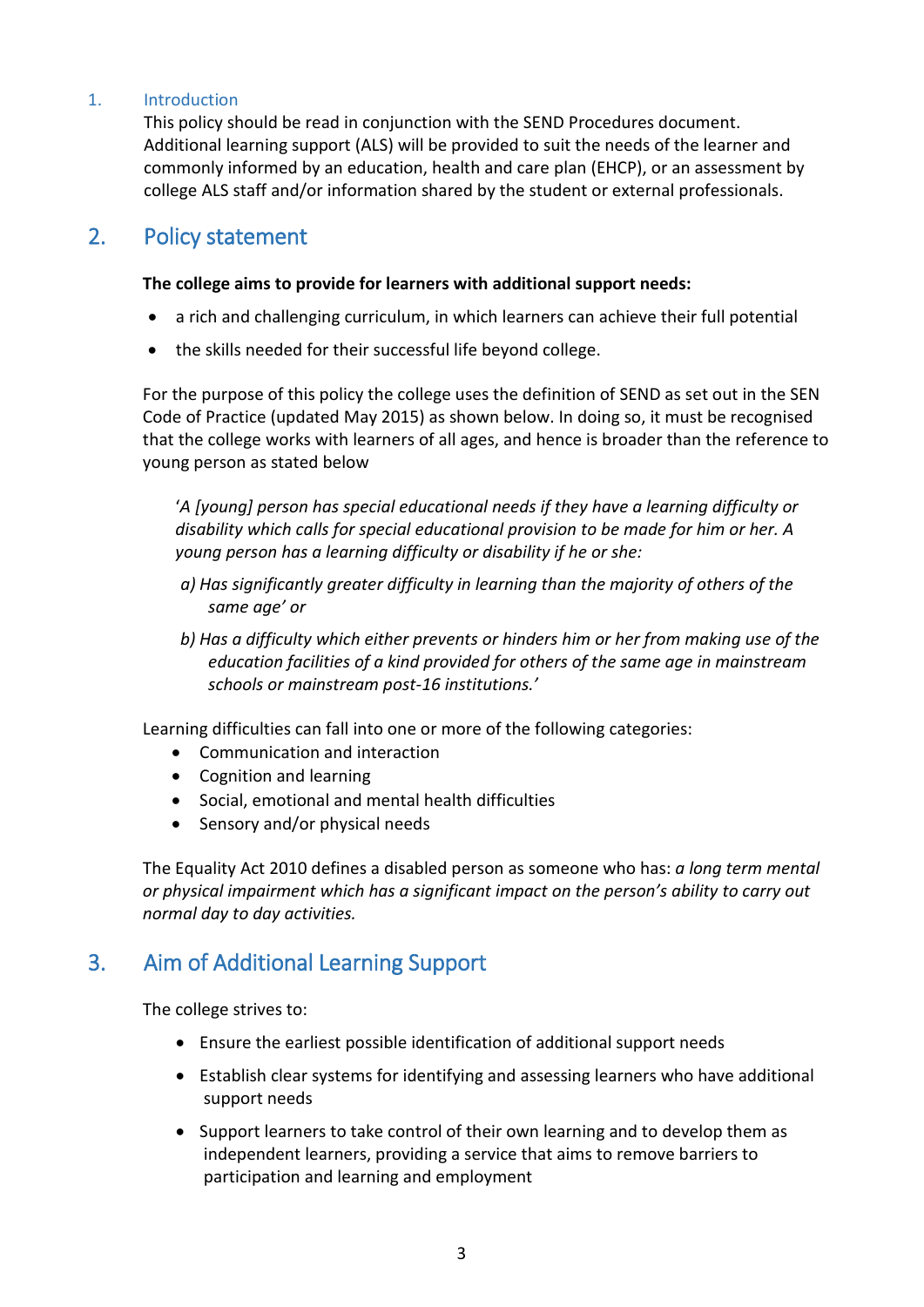- Participate in local authority reviews of learners with SEND who have an EHCP
- Provide a supportive, constructive and well-coordinated level of service for all learners with a disability and/or learning difficulty working in partnership with young people and parents/carers, with external agencies e.g. Local Authority SEN team, Parent groups
- Ensure that lecturers have a responsibility for meeting individual learning needs of students with SEND and are fully committed to raising achievement.

## <span id="page-3-0"></span>4. Scope of provision

Additional learning support is provided in college in a variety of different ways and methods of delivery as follows:

- Specialist provision offering full and part time learning programmes for learners with learning difficulties and/or disabilities (e.g. Pathways and Foundation Learning). Learners on discrete courses are encouraged and supported to fully participate in mainstream college activities and actively encouraged to act independently and to plan, monitor and review their own progress through personal targets.
- Support through a range of means across college, for example small group in class support, additional 1:1 specialist lecturer support, paired support and assistive technology support.
- Additional support for learners on: franchise programmes of the college (e.g. Platform One), adult learners, traineeships and work based learning programmes.

All learners are given a learning programme that best matches their interests and needs, which will include additional learning support if appropriate. This support will be delivered in a number of ways including:

- Planning and carrying out ALS diagnostic assessments
- Cross college in class support as identified
- Specialist tutor support
- 1:1 or small group support outside of the course timetable
- Arrangements for exam concessions
- Adapting teaching materials to suit needs
- Provision of specialist equipment or resources
- Provision of assistive technology, for example, screen readers, mind mapping software (Inspiration), visual software e.g. Zoomtext
- Sensory support
- Personal care support
- Arrangements for further specialist interventions where applicable (e.g. occupational therapy, speech and language therapy)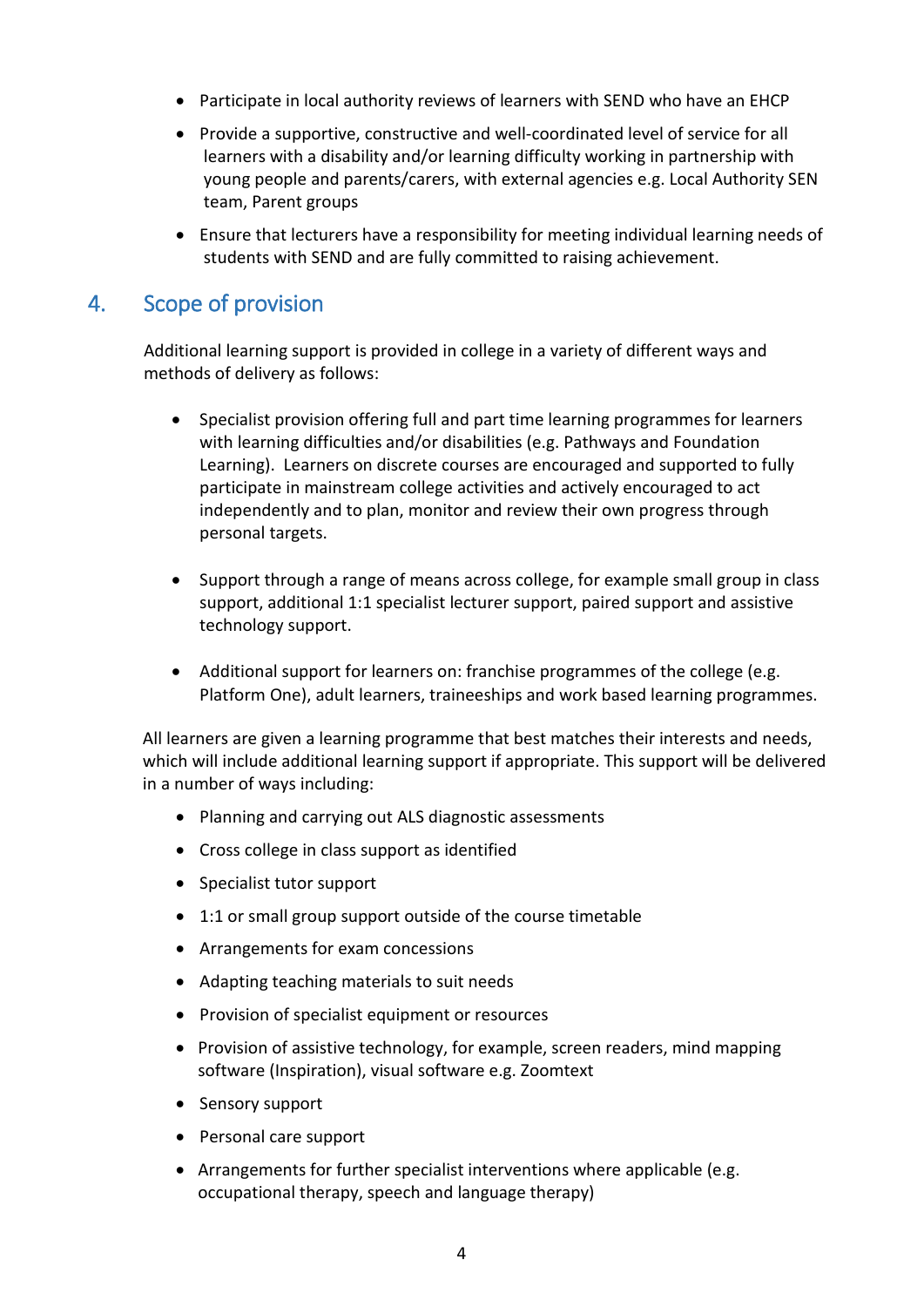- Transition work with the special schools to plan for a smooth move to post 16 provision
- Training and resources for teaching and support staff working with learners with disabilities/specific learning difficulties.
- Physical / Mobility Support
- Escort available if required including beginning and end of day
- Note-taker
- Support on field trips and external visits as required
- Support on work placement/s
- Trained staff in the administration of medication including Buccal.

## <span id="page-4-0"></span>5. Identification of ALS needs

There are a number of mechanisms to allow the identification of ALS needs, as follows:

- Information provided before/at enrolment e.g. self-declaration form, educational psychologist reports, physio reports, speech and language etc.
- Initial assessment conducted by college staff
- Consultation with teaching staff
- Relevant outside agencies including the Local Authority for Education Health Care Plans (EHCPs) referrals
- Parents/carers perceptions and observations
- Self-referral from the young person.

The college will assess the support need and make reasonable adjustments for learners who have an identified learning difficulty or a disability. It will offer support and/or specialist resources, exam access arrangements as appropriate, for a range of support needs including:

- Specific learning difficulties (e.g. [Dyslexia,](http://www.ncn.ac.uk/content/Aboutncn/StudentSupport/ALS/Dyslexia.aspx) Dyscalculia)
- All disabilities covered in the Equality Act (i.e. Attention Deficit and Hyperactivity Disorder, Aspergers, Autism etc.)
- Moderate learning difficulties
- Severe and profound learning difficulties and disabilities
- Sensory or physical disabilities
- Learning difficulties/disabilities
- Behavioural difficulties
- Medical difficulties
- Language processing difficulties
- A hearing or visual impairment.